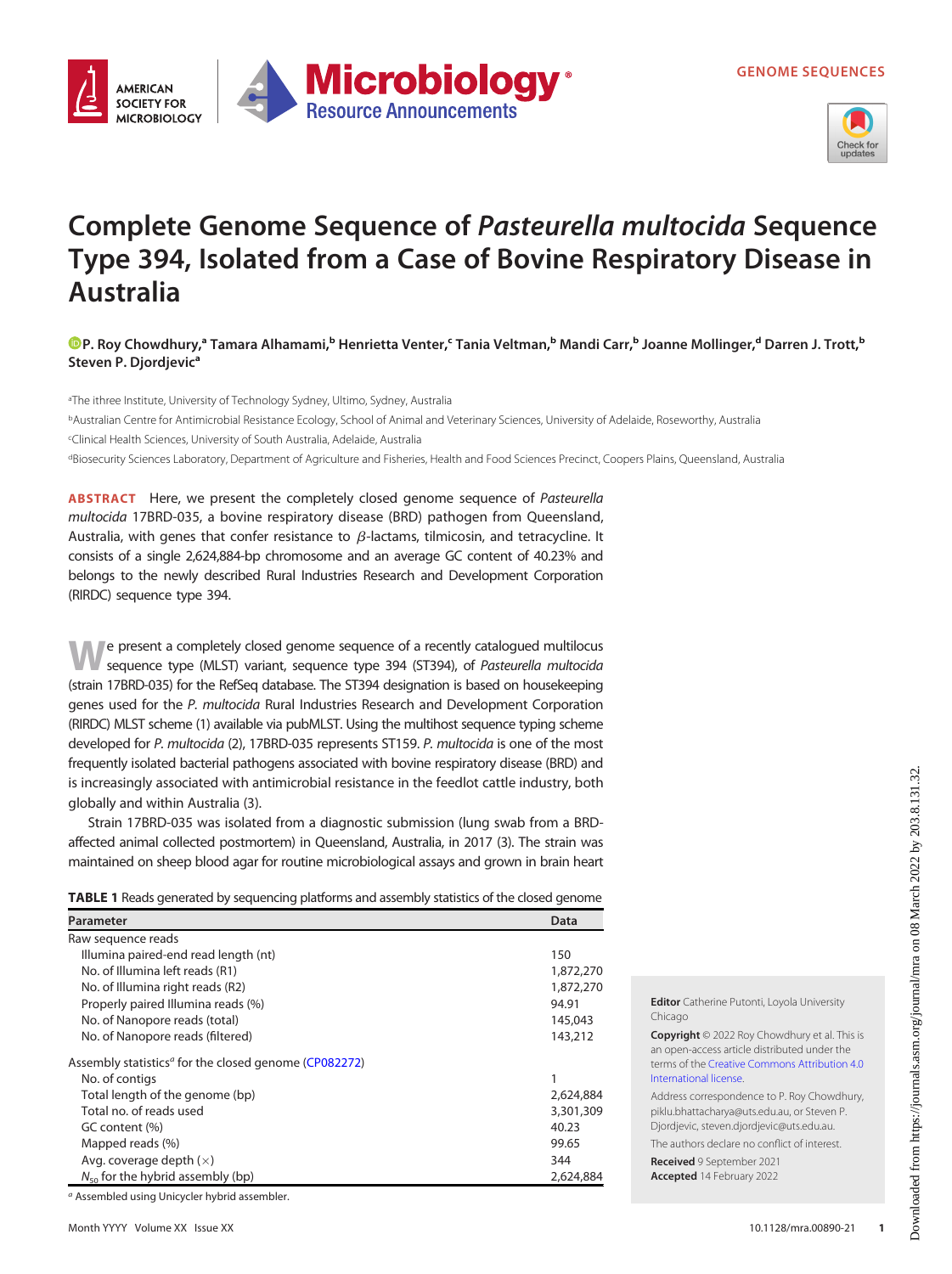

<span id="page-1-0"></span>FIG 1 A midpoint-rooted phylogenetic tree of 17BRD-035 and 81 other genomes downloaded from the GenBank RefSeq database constructed using PhyloSift [\(https://github.com/gjospin/PhyloSift\)](https://github.com/gjospin/PhyloSift). The inset shows the RIRDC-MLST profile of 17BRD-035 (ST395) and the most closely related genome in the database NZ CP033598.1 (ST7).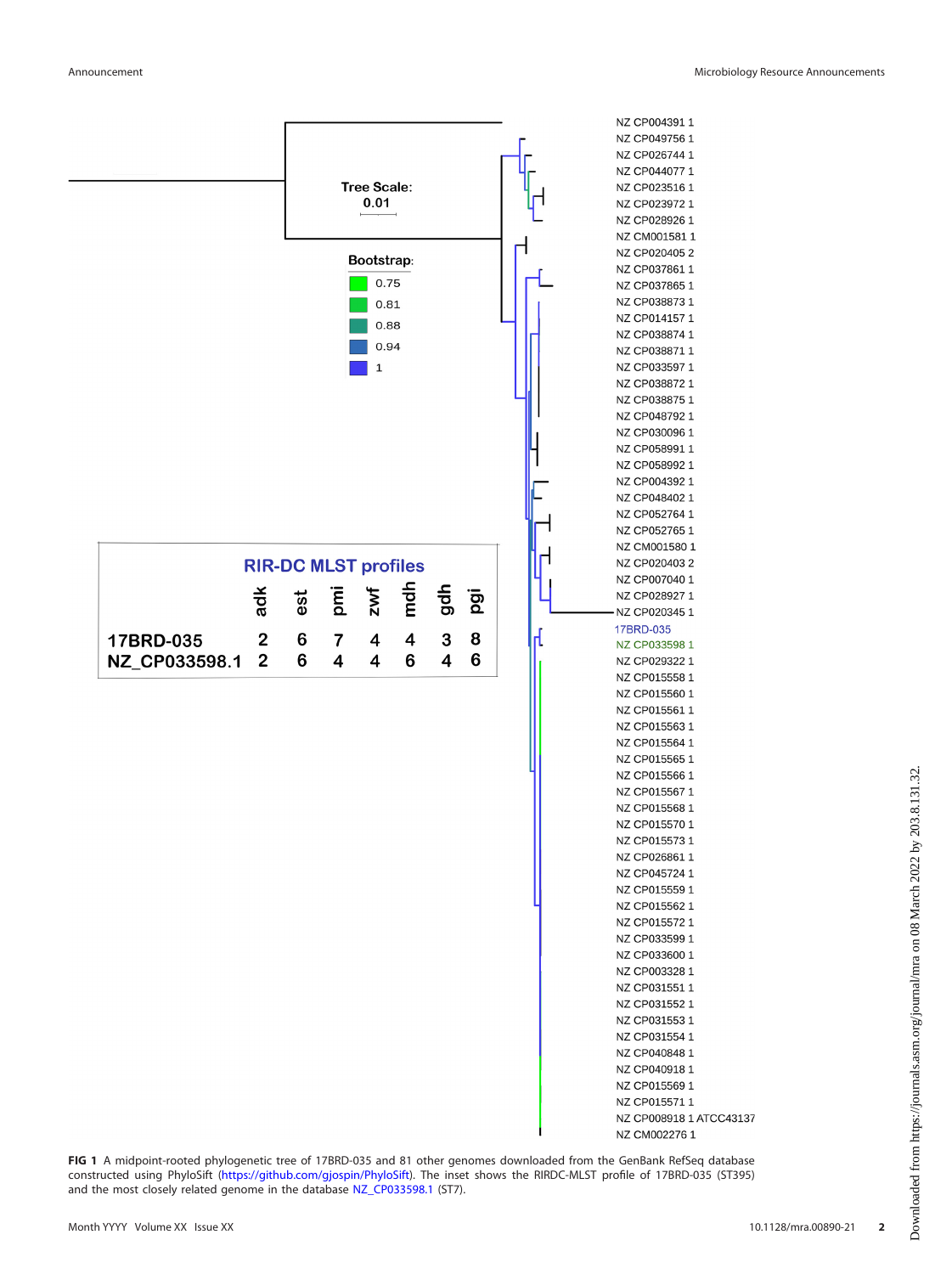infusion broth for DNA extraction. Details of DNA preparation steps, sequencing kits and software used for bioinformatic analyses, presented in [Table 1](#page-0-0), are as follows: DNA extraction for Illumina HiSeq (Bioline isolate II genomic DNA extraction kit), HiSeq library preparation (Illumina Nextera XT), Nanopore DNA preparation (XS buffer lysis followed by phenol-chloroform purification [\[4\]](#page-2-3)), Nanopore sequencing (rapid barcoding sequencing kit [SQK-RBK004], R9.4.1 flow cell [FLO-MIN106]), Nanopore base calling (Guppy [\[5](#page-2-4)]), Quality control (QC; FastQC v0.11.9 [[6](#page-2-5)], fastp v0.22.0 [[7](#page-2-6)], and pycoQC 2.5.0.23 [[8](#page-3-0)]), and QC data collection (MultiQC v1.9 [[9](#page-3-1)]). Unless otherwise specified, default parameters were used for all software tools. The genome was assembled de novo with the Unicycler v0.4.8 hybrid assembly [\(10](#page-3-2)) protocol utilizing both Illumina short read and Nanopore sequence data generated in-house at the University of Technology Sydney sequencing facility. The genome was assembled into a single circular chromosome 2,624,884 bp in length and with an average GC content of 40.23% (GenBank accession [CP082272](https://www.ncbi.nlm.nih.gov/nuccore/CP082272)) ([Table 1](#page-0-0)). Preliminary annotations using Prokka v1.7 ([11](#page-3-3)) revealed the presence of 2,547 coding DNA sequences (CDS) and 23 rRNA and 66 tRNA gene sequences in the genome. It contained  $\beta$ -lactamase-encoding  $bla_{ROB-1}$  and tetracycline resistance-conferring tetR/tetH genes, as well as a number of genes conferring resistance to heavy metals (corC, magnesium and cobalt efflux; mco, copper oxidase family of genes which confer copper resistance). In addition, the genome contains genes which encode MacA-MacB proteins which constitute a multidrug efflux pump and has been associated with variable macrolide resistance in other Gram-negative bacteria [\(12](#page-3-4)[–](#page-3-5) [14\)](#page-3-5). Overexpression of these antibiotic efflux pumps may contribute to the nonsusceptibility to tilmicosin recorded by the strain.

Due to the lack of completely closed ST394 genomes in the GenBank RefSeq database, we conducted a phylogenetic analysis of the 17BRD-035 genome with 81 finished genomes in the RefSeq database (accessed on 2 August 2021) using PhyloSift v20141105 ([15](#page-3-6)). 17BRD-035 is most closely related to P. multocida strain CQ7 [\(Fig. 1](#page-1-0)), GenBank accession number [NZ\\_CP033598.1](https://www.ncbi.nlm.nih.gov/nuccore/NZ_CP033598.1). This strain was obtained from bovine pneumonic lung tissue originating from Chongqing, China, in 2013. A pairwise BLAST alignment of 17BRD-035 with CQ7 indicated 99.62% nucleotide identity over 83% of the query sequence. Although both 17BRD-035 and CQ7 belong to capsular serotype A (identified in-house on ABRicate v1.0.1 [\[https://](https://github.com/tseemann/abricate) [github.com/tseemann/abricate\]](https://github.com/tseemann/abricate) using a manually curated database following a strategy published by Peng et al. 2019 [\[16](#page-3-7)]), the CQ7 genome aligns with ST7 of the RIRDC-MLST scheme. ST7 differs from ST394 in the sequences of pmi, mdh, gdh, and pgi genes.

Data availability. The complete genome sequence of P. multocida 17BRD-035 has been deposited in GenBank under accession number [CP082272](https://www.ncbi.nlm.nih.gov/nuccore/CP082272) and BioSample number [SAMN21014890](https://www.ncbi.nlm.nih.gov/biosample/SAMN21014890) under BioProject [PRJNA758188](https://www.ncbi.nlm.nih.gov/bioproject/?term=PRJNA758188). Reads for the Hi-Seq run [\(SRR17163532](https://www.ncbi.nlm.nih.gov/sra/SRR17163532)) can be accessed in GenBank using accession number [SRX13347427.](https://www.ncbi.nlm.nih.gov/sra/?term=SRX13347427) Reads from the Oxford Nanopore run ([SRR17853486\)](https://www.ncbi.nlm.nih.gov/sra/SRR17853486) can be accessed in GenBank using accession number [SRX14014314.](https://www.ncbi.nlm.nih.gov/sra/SRX14014314)

## ACKNOWLEDGMENTS

This work was funded by Meat & Livestock Australia (MLA) and by The Universities of Adelaide and Technology Sydney. This project was also funded partly by the Australian Centre for Genomic Epidemiological Microbiology (Ausgem), a collaborative partnership between the NSW Department of Primary Industries and the University of Technology Sydney.

## **REFERENCES**

- <span id="page-2-0"></span>1. Subaaharan S, Blackall LL, Blackall PJ. 2010. Development of a multi-locus sequence typing scheme for avian isolates of Pasteurella multocida. Vet Microbiol 141:354–361. [https://doi.org/10.1016/j.vetmic.2010.01.017.](https://doi.org/10.1016/j.vetmic.2010.01.017)
- <span id="page-2-1"></span>2. Davies RL, MacCorquodale R, Reilly S. 2004. Characterisation of bovine strains of Pasteurella multocida and comparison with isolates of avian, ovine and porcine origin. Vet Microbiol 99:145–158. [https://doi.org/10](https://doi.org/10.1016/j.vetmic.2003.11.013) [.1016/j.vetmic.2003.11.013](https://doi.org/10.1016/j.vetmic.2003.11.013).
- <span id="page-2-2"></span>3. Alhamami T, Chowdhury PR, Gomes N, Carr M, Veltman T, Khazandi M, Mollinger J, Deutscher AT, Turni C, Mahdi L, Venter H, Abraham S, Djordjevic SP, Trott DJ. 2021. First emergence of resistance to macrolides and tetracycline identified in Mannheimia haemolytica and Pasteurella multocida isolates

from beef feedlots in Australia. Microorganisms 9:1322. [https://doi.org/10.3390/](https://doi.org/10.3390/microorganisms9061322) [microorganisms9061322](https://doi.org/10.3390/microorganisms9061322).

- <span id="page-2-3"></span>4. Tillett D, Neilan BA. 2000. Xanthogenate nucleic acid isolation from cultured and environmental cyanobacteria. J Phycology 36:251–258. [https://](https://doi.org/10.1046/j.1529-8817.2000.99079.x) [doi.org/10.1046/j.1529-8817.2000.99079.x](https://doi.org/10.1046/j.1529-8817.2000.99079.x).
- <span id="page-2-4"></span>5. Oxford Nanopore Technologies. Guppy: Nanopore basecalling. [https://](https://github.com/metagenomics/denbi-nanopore-training/blob/master/docs/basecalling/basecalling.rst) [github.com/metagenomics/denbi-nanopore-training/blob/master/docs/](https://github.com/metagenomics/denbi-nanopore-training/blob/master/docs/basecalling/basecalling.rst) [basecalling/basecalling.rst.](https://github.com/metagenomics/denbi-nanopore-training/blob/master/docs/basecalling/basecalling.rst)
- <span id="page-2-5"></span>6. Andrews S. 2019. FastQC: a quality control tool for high throughput sequence data. <http://www.bioinformatics.babraham.ac.uk/projects/fastqc>.
- <span id="page-2-6"></span>7. Chen S, Zhou Y, Chen Y, Gu J. 2018. fastp: an ultra-fast all-in-one

Downloaded from https://journals.asm.org/journal/mra on 08 March 2022 by 203.8.131.32. Downloaded from https://journals.asm.org/journal/mra on 08 March 2022 by 203.8.131.32.